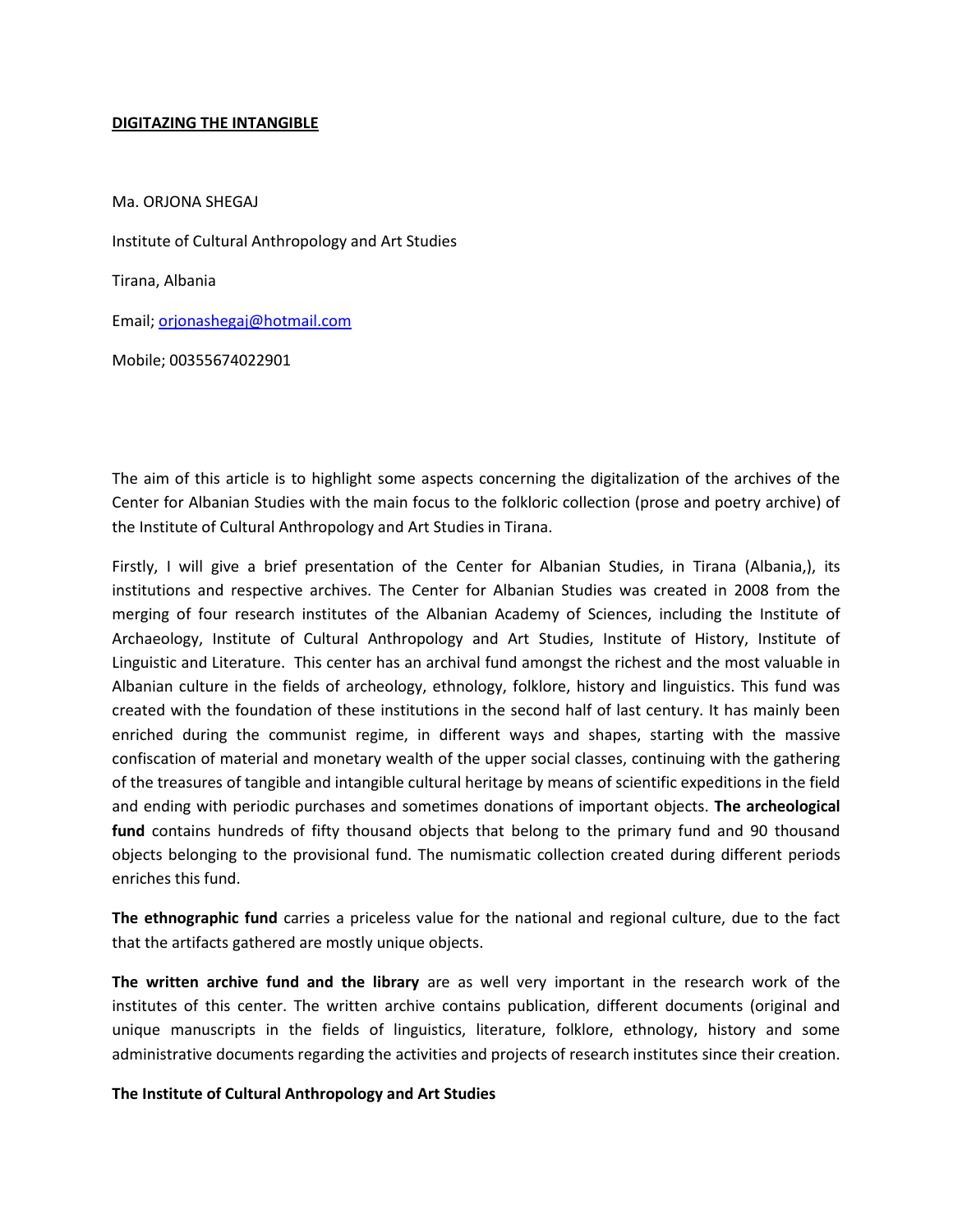The first notifications about the presence of our ancestor's culture appear from the antique authors like Strabo, Herod, Aristotle, Homer etc. the researches and publications about Albanian folklore and ethnography have a relatively late beginnings due to the circumstances that Albanian society has been through. The first folkloric registered testimonies dated back in 1635. Nevertheless, a more systematic work started in the second half of the 20th century, from foreign travelers and researchers as Johann Georg von Hahn, John Hobhouse, François Pouqueville, Franz Nopcsa, Theodor Anton Ippen etc. With the creation and consolidation of the Albanian independency, the interest on folklore and ethnography considerably grew, seen as two important components of the national identity. Many individual efforts to collect and publish were noticed to the end of WWII, a period where was as well created a comprehensive folkloric pedestal on the bases of Albanian reality. We can mention here the names of Faik Konitsa, Mithat Frasheri, Lef Nosi, Kasëm Taipi, Kolë Kamsi, Donat Kurti, Bernard Palaj, Eqrem Çabej, Zef Valentini etc. and many intellectuals, teachers, clerical etc who dealt with the collection and publication of Albanian ethno-culture . A significant development was noticed with the creation of the Institute of Sciences. The first specialists, who had no qualification, were mainly specialized through their work in the terrain, whereas the scientific literature was very difficult to be found. Qemal Haxhihasani,. Zihni Sako, Gjergj Komnino in the field of folklore and Rrok Zojzi and Andromaqi Gjergji in ethnography, together with Kadri Halimi, Mark Krasniqi and Anton Cetta in Kosovo were the founders of work in this first research center. This center went under the authority of the University of Tirana in 1957 and its folklorists and ethnographers dealt with folkloric and ethnographic planned and systematic researches all over territory, to deepen the themes, motives, unknown types, finding similarities in regions where there were no researches at all and above all realizing scientific information on the folkloric and ethnographic situation in the periods where the expeditions were carried out.

In October 1960 the Institute of Folklore was created, with main sectors; folk prose and poetry and ethnomusicology and ethno-choreography, whereas, the sectors of ethnography, art and architecture were under the Institute of History. It was created, in November 1979, the Institute of Folk Culture, as a joint of the Institute of Folklore with the sector of Ethnography, as the only specialized center for the collection, preservation, regulation, publication and study of Albanian folklore and ethnography. Folk Culture consisted of four sectors; 1. The sector of prose and poetry. 2. The sector of ethnomusicology and ethno-choreograph 3. The sector of spiritual culture and 4. The sector of material culture.

Today the name of the institute is Institute of Cultural Anthropology and Art Studies under the Center for Albanian Studies. Now the institute has two departments; Department of Folklore and that of Ethnography. Each field of folklore and ethnography has its own archive or funds, as follows;

**The ethnographic fund** and archive contains about 33 thousand objects of different origin and mixed collections previously owned by aristocratic families and by different clergy communities. The typology of the material composure (marble, wood, silver, straw, cloth, craftsmanship, pottery, weapons, musical instruments etc) shows their quality, diversity and cultural value. **The photography archive** contains around 150 thousand negatives and around 20 thousand photographs and sketches, having as the main theme the Albanian habitat and architecture. The ethnographic written archive has about 10 thousand pages of ethnographic material.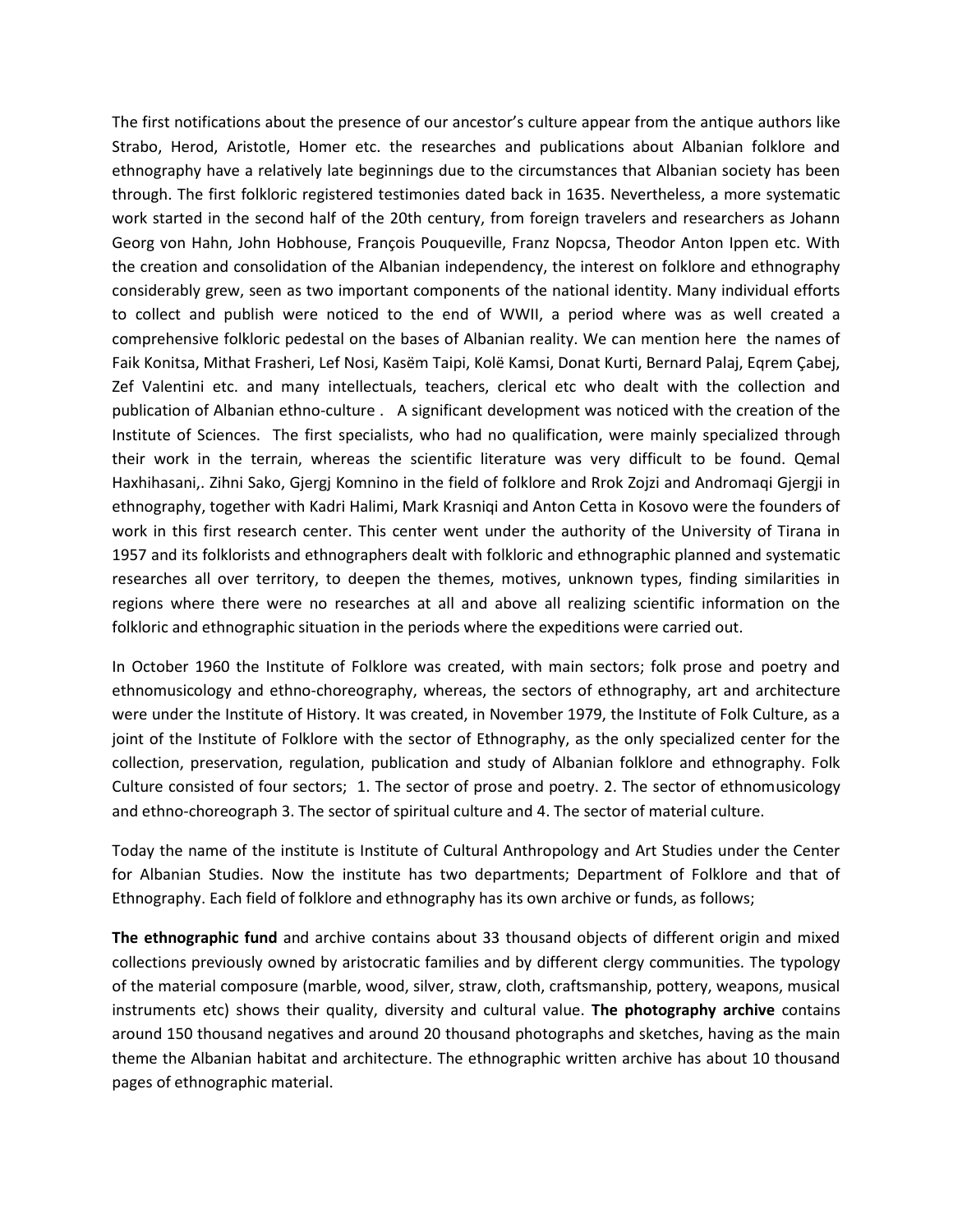The archive of folk prose and poetry contains around 2 million verses, about 10 thousand type scripted pages in folk prose and about 200000 proverbs. The archive of ethno-musicology and ethnochoreography is another important archive that contains about 30 thousand of folkloric registrations, mainly folkloric songs and melodies and about 350 hours of language and dialectic recordings. The data in this archive are conserved in 16mm celluloid films containing over two folkloric unit (dances, songs, melodies, ethnographic materials etc) accompanied by sound. The recordings date back to the 1920s and have been conserved in discs and magnetic types. The video archive mostly contains ethnomusicology and ethno-choreographic films gathered through expeditions and from different folkloric festivals (2 thousand units of folkloric dances).

In order to maximize the abovementioned archives, the Center for Albanian Studies, has followed a strategy which goes together with the full cataloging of the archival and library fund, as well as with the safeguarding of the written archive from further degradation through the digitalization.

Concerning the digitalization in the Institute of Cultural Anthropology, it has already began the scientific classification of folkloric archival fund. Firstly, the folklorists of this department aimed to achieve a classification scheme for all folkloric collection and as well have undertaken some steps considering the criteria for the creation of the database. Their intention is realizing this scheme in English language, aiming the intercommunication with researchers of other countries.

The folkloric collection is divided, as a first level, into major groups; Prose (consisting of tales, legends, anecdotes and realist narration, wise words and riddles) 2. Poetry (epic, lyric, epic-lyric and lyric–epic

According to the folklorists the second level of classification has to do with the categorization within each of the above mentioned types. I will give you as an example the categorization of the " Poetry " group with its large groups epic, lyric, epic-lyric and lyric–epic

The songs of the folk epic are grouped into: legendary epic and historic epic as the first level of classification, then next the second level with a further categorization , such as according to the themes for the legendary epic and in relation to a chronological order about the events for the historic epic.

The popular traditional lyric is divided in two: The social lyric (work and old songs, love songs, migration and nizami songs) and the family lyric (lullabies, wedding songs, mourning songs).

Furthermore, there were carried out other classification such as follows; the lullabies may be divided into; songs for child birth and cradle songs. Songs about child birth may be divided into related practiced rites, while the songs of cradle are divided into songs for boys and for girls. The songs about circumcision may be classified according to the phases or moments of this ritual. The same criteria may be used with the wedding songs. According to the chronology of all wedding ceremonies this group of songs is divided into;

a) songs before the wedding ceremony (engagement),

b) during the week of the wedding ceremony and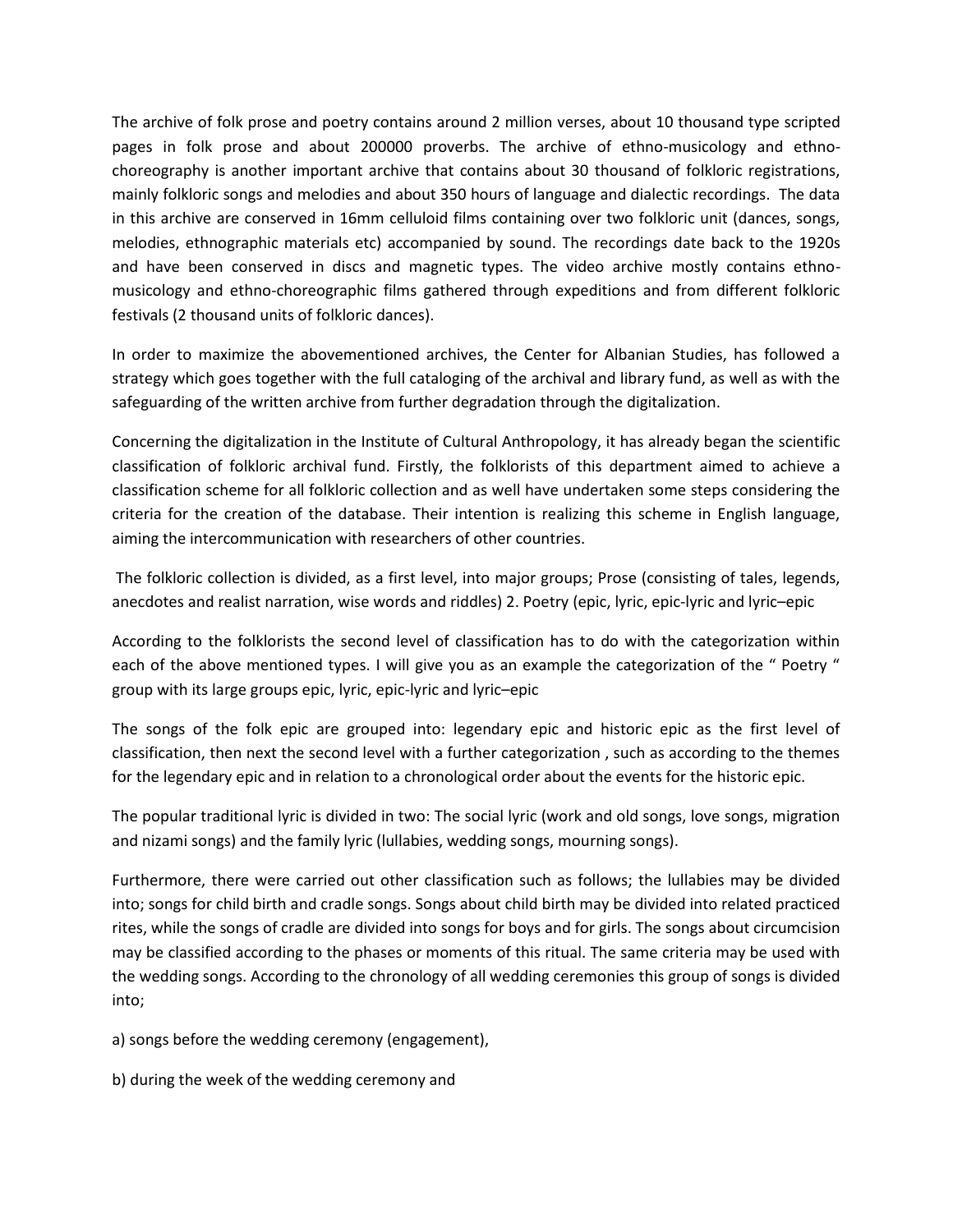c. after the wedding ceremony.

Then another classification is carried out according the importance and the place that rite covers in this ceremony. Thus they are divided into 2 large groups;

- 1. Songs related with the rite,
- 2. Songs related not directly with the rite.

The songs of love have as the main criteria of classification the motives of love, therefore concluding with a scheme for digitalization as follows;

- 1. according to motives and themes;
- a. songs about girls' beauty
- b. the love of boy for the girls
- c. love of the girl for the boy
- d. reciprocal love
- e. unrealized love
- 2. classification according the emotional peculiarities
- a. compositional structure with verses and refrains
- b. songs with full rhyme, assonance and consonance
- c. presence of comprehensive stylic figures (symbols, comparisons, epithets )

The main representative of the third group of poetry is ballad consisting of characteristics from both lyric and epic. In few words, this is an intermediate type where we notice both the narrative and the reflections of inner feelings, it is divided into: 1. Legendary ballads and Realistic and 2. Historic ballads.

The problems of classifying the folkloric material were discussed in the conference held in Tirana. Researchers presented their own schemes of classification according to the study fields they cover. During this conference were presented some other ideas achieving full catalogue of the classifying data and creating the passport for every folkloric creation. Although the definitions and classification schemes are not applicable to all folkloric types I will present the full scheme, approved by the department of Folklore as the database for the process of digitalization.

- 1. The serial number in the general register of the archive
- 2. The title
- 3. Project (expedition, ethnographic areas, noticing the features for each area,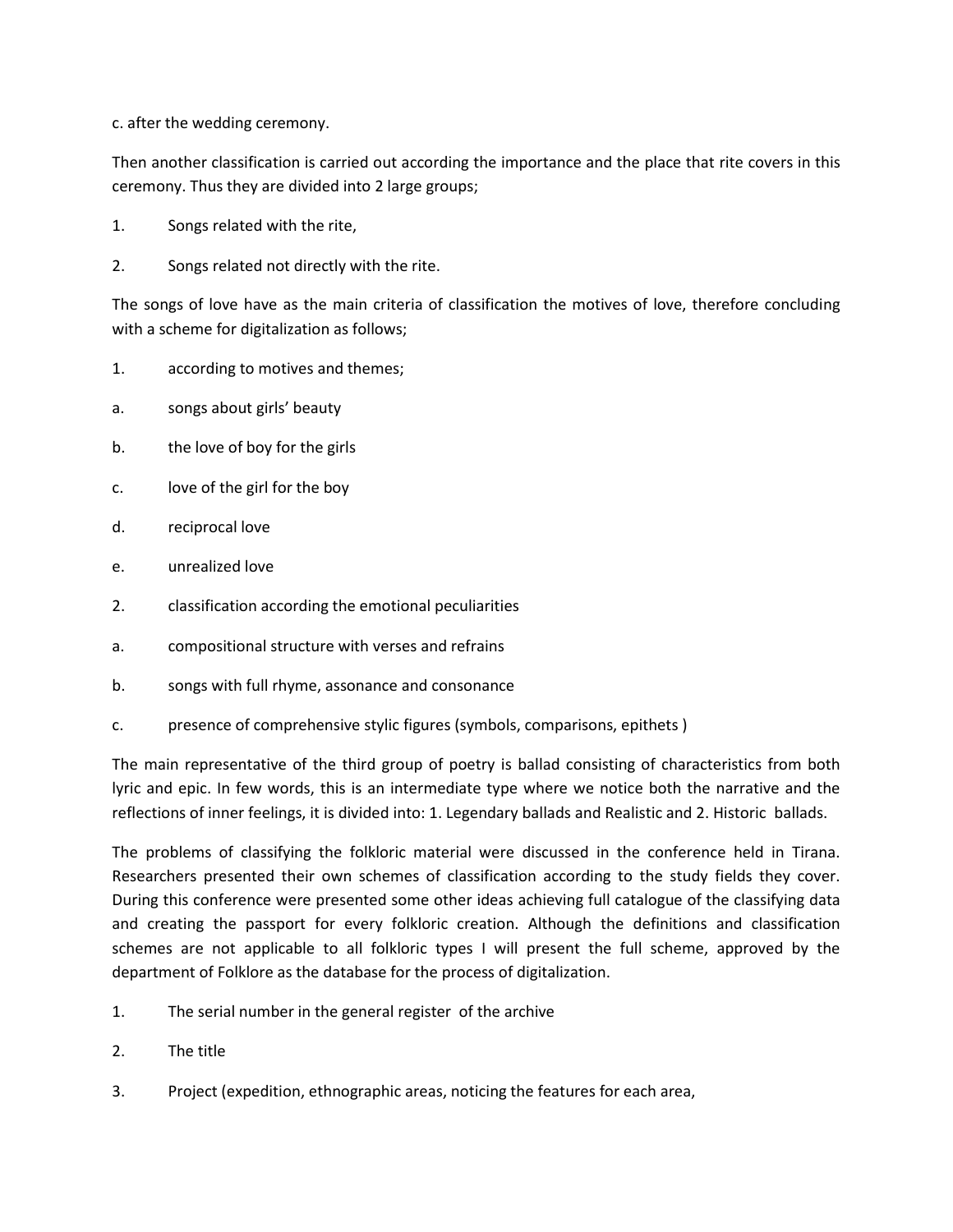4. The director of the project (name of the collector; researcher or amateur, his ability in knowing dialects)

5. Number of note books., number of verses, language written, illustrations

6. The narrator ( date of birth, the education, profession, family tradition, Instrument used

7. The place and date of collection or registration

8. The preservation type( audio, audio-video, CD, DVD tape number, the number of film, published or unpublished, when and where; key words)

9. Copyright, the intellectual property

10. The name of the operator.

Folklore collections are valuable sources for study and research the cultural heritage of a society or a group of people. They refer to various aspects of every-day life, such as: customs, music, architecture, clothing, handicraft, folk tales and oral tradition and reflect the common way of thinking and living. The main goal is to preserve and popularize to all kinds of users the precious information regarding folkloric collection data. For this purpose this metadata model was developed to enable efficient navigation to all researchers. The digitalization in our Institutes was partly accomplished, the scientific classification was considered as the first step by the researchers of the Institute of Cultural Anthropology and the digitalization is supposed to take place in the second phase. In 2009, it was finished the cataloging and full digitalization of the audio archive thanks to the help provided by the phonogram archive of Vienna Academy of Sciences. Even though, the process is left apart, considering the rooms where these funds are preserved, the digitalization is the very urgent need. The Center for Albanian Study and the Institute of Cultural Anthropology are considering with priority the possibilities of inter institutional cooperation and financial support by third parties, with the aim of achieving full digitalization.

The issue of assessment, conservation and restoration of the above-mentioned funds requires not only immediate attention, but as well a serious involvement of the relevant governmental structures, responsible for the administration and conservation of the values of intangible culture heritage.

The intangible heritage, particularly in the times of social and rapid economic transformations, helps the communities to keep alive the essence of their existence and at the same time contribute to increase respect for other cultures and to foster intercultural dialogue. Keeping it alive and in the service of the communities is main duty and obligation.